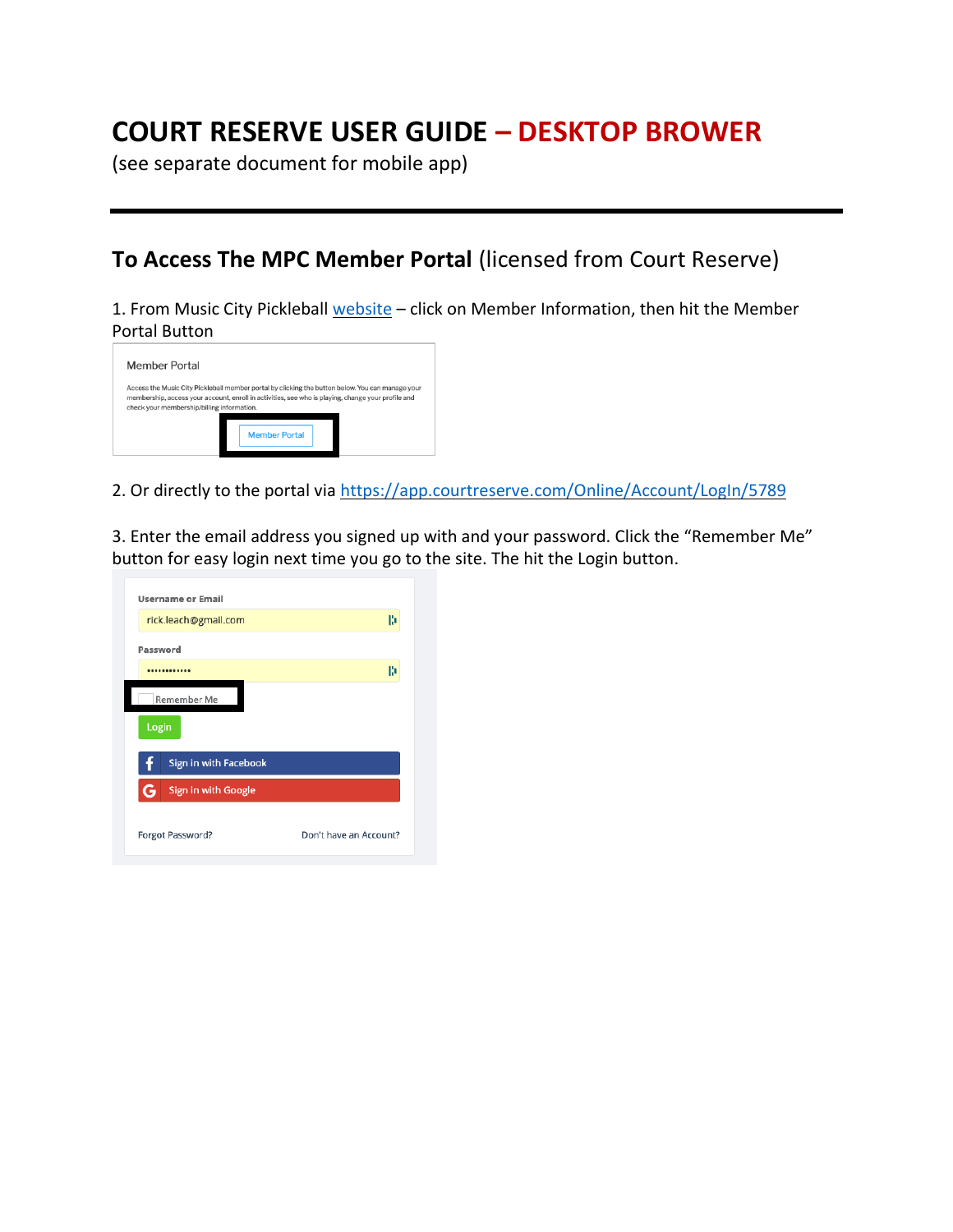## **To Add Payment Profile (Credit Card)**

1. Hit the My Profile tab in the top right area Home Calendar Book a Court Events Director **My Profile** Log out City Pickleball Club Member Portal

2. Then hit the Payment Profile tab on the left side – and click on the Create Payment Profile button.

| <b>Music City Pickleball</b>   |                          |
|--------------------------------|--------------------------|
| <b>CLUB HOME PAGE</b>          |                          |
| <b>EVENTS CALENDAR</b>         |                          |
| <b>MY COURTS</b>               |                          |
| <b>MY EVENTS</b>               |                          |
| <b>BILLING</b><br>$\checkmark$ |                          |
| Transactions                   |                          |
| Membership                     |                          |
| <b>Payment Profiles</b>        | + Create Payment Profile |
|                                |                          |

3. Add your credit card and save it.

## **To register for Open Play**

- 1. Login to Court Reserve
- 2. Hit the Events tab in top right area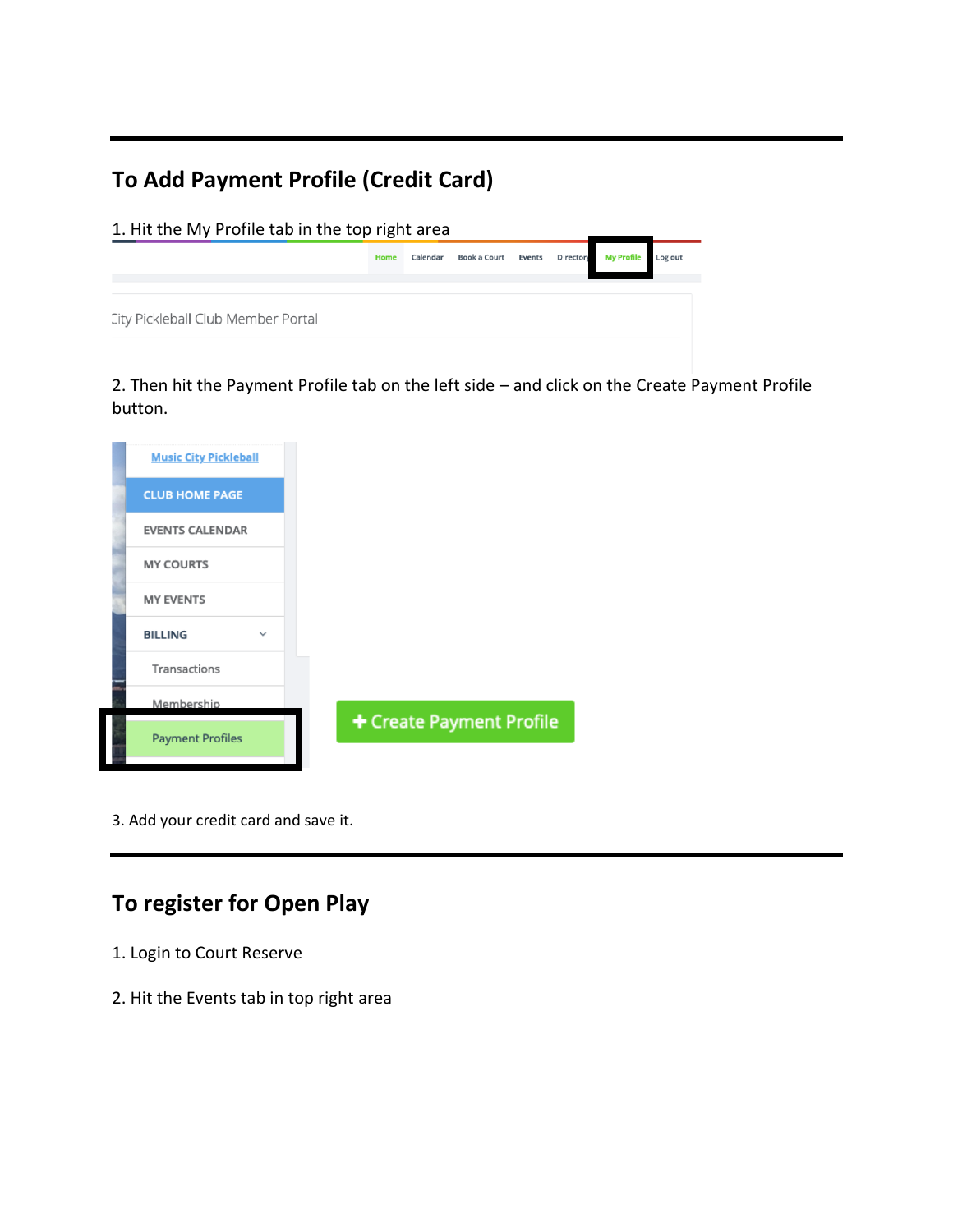|                                                            | Home | Calendar | <b>Book a Cou</b> | Events | rectory | <b>My Profile</b> | Log out |
|------------------------------------------------------------|------|----------|-------------------|--------|---------|-------------------|---------|
| City Pickleball Club Member Portal                         |      |          |                   |        |         |                   |         |
| 3. Click the Register button for the day you want to play. |      |          |                   |        |         |                   |         |

| Date/Time                                                   | <b>Event Details</b>                           | <b>Register</b>                                          | Waitlist |
|-------------------------------------------------------------|------------------------------------------------|----------------------------------------------------------|----------|
| Thu, Oct 1, 2020<br>◎8:00 AM - 12:00 PM<br><b>Open Play</b> | AM Open Play (TOA)<br><b>Click for Details</b> | Register<br>ppens in 5 days and 16 hours<br>Registration | N/A      |

#### 4. This window will appear to confirm your registration.

| <b>Registration Confirmed</b>                         |       |
|-------------------------------------------------------|-------|
| Thanks! Your registration was submitted successfully. |       |
|                                                       | Close |

#### 5. You will receive a confirmation email shortly.

## **To reserve a court**

#### 1. Login to Court Reserve

- 2. Hit the Book a Court tab
- 3. Choose a date

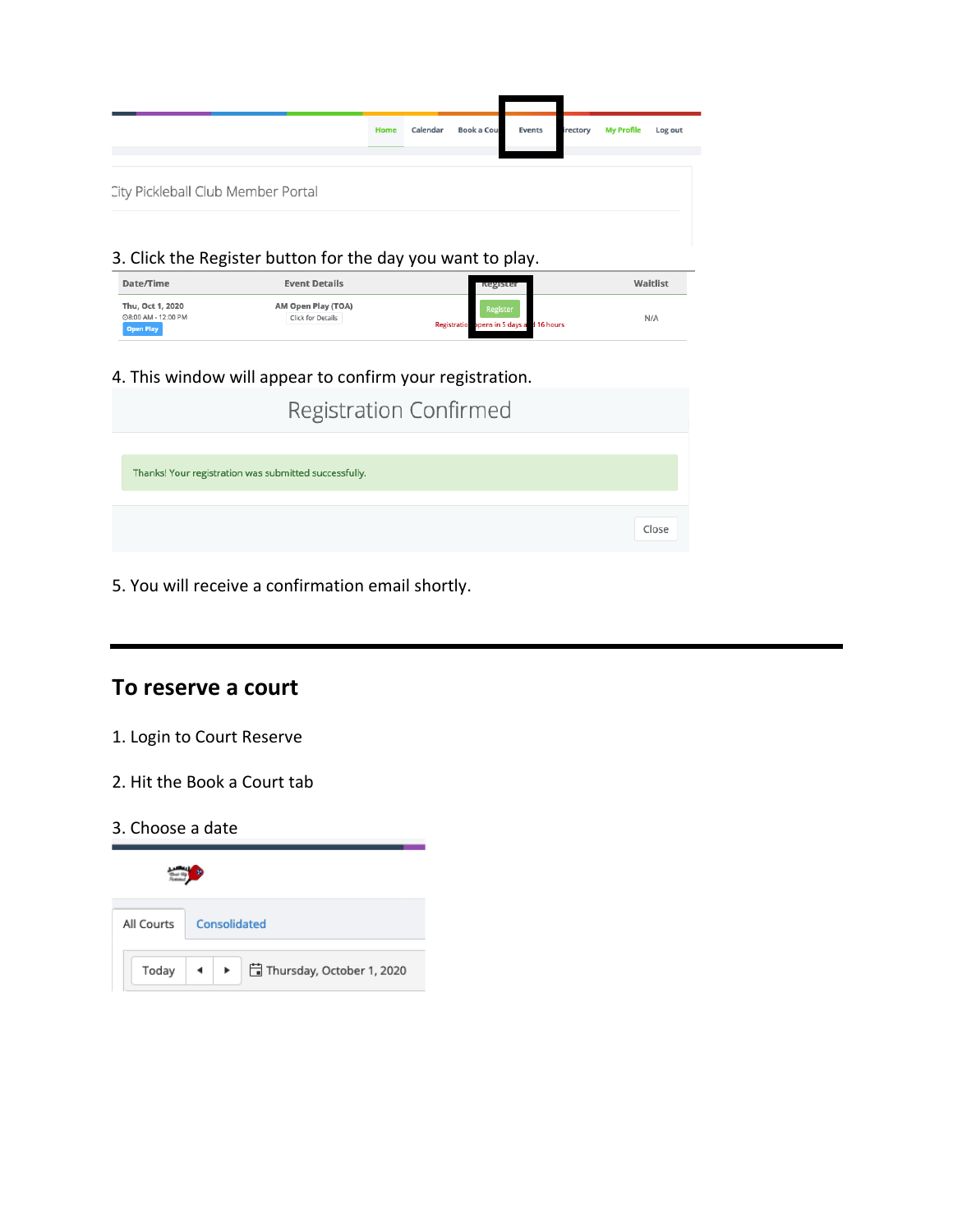4. Hit the Reserve button for the time and court number you want to reserve

| <b>LIGHT</b> |         |         |         |         |
|--------------|---------|---------|---------|---------|
| 12:00 PM     | Reserve | Reserve | Reserve | Reserve |
| 12:30 PM     | Reserve | Reserve | Reserve | Reserve |
| 1:00 PM      | Reserve | Reserve | Reserve | Reserve |

5. Complete the form by adding number of hours, other players or guests, check the "agree" box and hit Save Changes

|                                                      | Reservation (min: 1 hour, max: 2 hours)                                                                                                                                                                                                          | ۰ | <b>TOA - TOA #1</b> |                           |
|------------------------------------------------------|--------------------------------------------------------------------------------------------------------------------------------------------------------------------------------------------------------------------------------------------------|---|---------------------|---------------------------|
| <b>Start Time</b>                                    | Duration                                                                                                                                                                                                                                         |   | <b>End Time</b>     |                           |
| 12:00 PM                                             | 1 hour                                                                                                                                                                                                                                           | ۰ | 1:00 PM             |                           |
| <b>Additional Players (Enter at least 3 letters)</b> |                                                                                                                                                                                                                                                  |   |                     |                           |
| Search for other members to play with                |                                                                                                                                                                                                                                                  |   | <b>Add Member</b>   |                           |
| <b>Liability Waiver</b>                              | You will have 15 minutes to pay for this reservation!                                                                                                                                                                                            |   |                     | <b>Total Due: \$10.00</b> |
| acceptance  \ ww More                                | VOU ACCEPT THESE DISCLOSURES ON BEHALF OF YOURSELF AND YOUR GUESTS (IF ANY). YOU ARE REQUIRED TO HAVE YOUR GUESTS SIGN IN<br>BEFORE PARTIC ATING IN ANY CLUB ACTIVITY, MEMBER RELEASE, PERMISSION, AND INDEMNITY AGREEMENTIn consideration of my |   |                     |                           |

6. Complete Reservation by Hitting the Pay Now button in the next screen



7. Confirm payment and hit the "Pay" button on the next screen

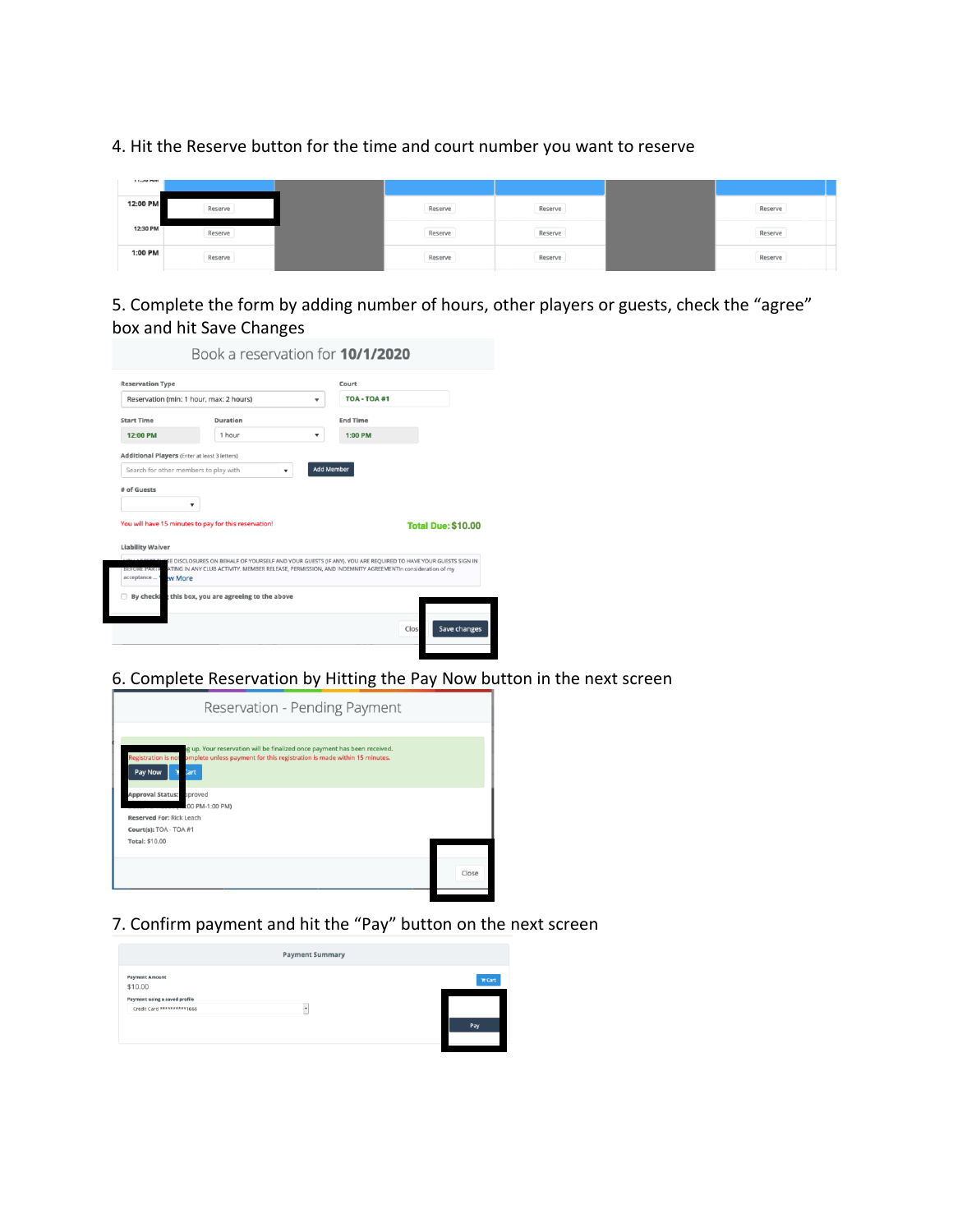8. Watch your email for a confirmation and receipt.

9. To check on the details of an existing reservation in the member portal, click on My Profile

| Home | Calendar | Book a Court Events Director My Profile Log out |  |  |
|------|----------|-------------------------------------------------|--|--|
|      |          |                                                 |  |  |
|      |          |                                                 |  |  |
|      |          |                                                 |  |  |
|      |          |                                                 |  |  |
|      |          |                                                 |  |  |

### 10. Then hit the My Courts tab in the left menu

|                              | $=$ |
|------------------------------|-----|
| Welcome<br><b>RICK LEACH</b> |     |
| <b>Music City Pickleball</b> |     |
| <b>CLUB HOME PAGE</b>        | Up  |
| <b>EVENTS CALENDAR</b>       |     |
| <b>MY COURTS</b>             |     |
|                              |     |
|                              | Ty  |
| <b>BILLING</b>               | Re  |
| Transactions                 | н   |
| Membership                   |     |
| Payment Profiles             |     |
| <b>MY CALENDAR</b>           |     |

#### 11. View the reservation you are interested in on your list.

| <b>Upcoming</b>                        | Past        | <b>Canceled</b> |                            |                  |              |              |                       |
|----------------------------------------|-------------|-----------------|----------------------------|------------------|--------------|--------------|-----------------------|
|                                        |             |                 | Q<br>Search                |                  |              |              |                       |
|                                        |             |                 | <b>Reserve More Courts</b> |                  |              |              |                       |
| Type                                   |             |                 | Date                       | Time             | Court        | Total        | <b>Details</b>        |
| Reservation                            |             |                 | Thu, Oct 1st               | 12:00 PM-1:00 PM | TOA - TOA #1 | \$10.00 Pald | Details               |
| $\blacksquare$<br>$\blacktriangleleft$ | <b>ELEM</b> |                 |                            |                  |              |              | 1 - 1 of 1 items<br>O |